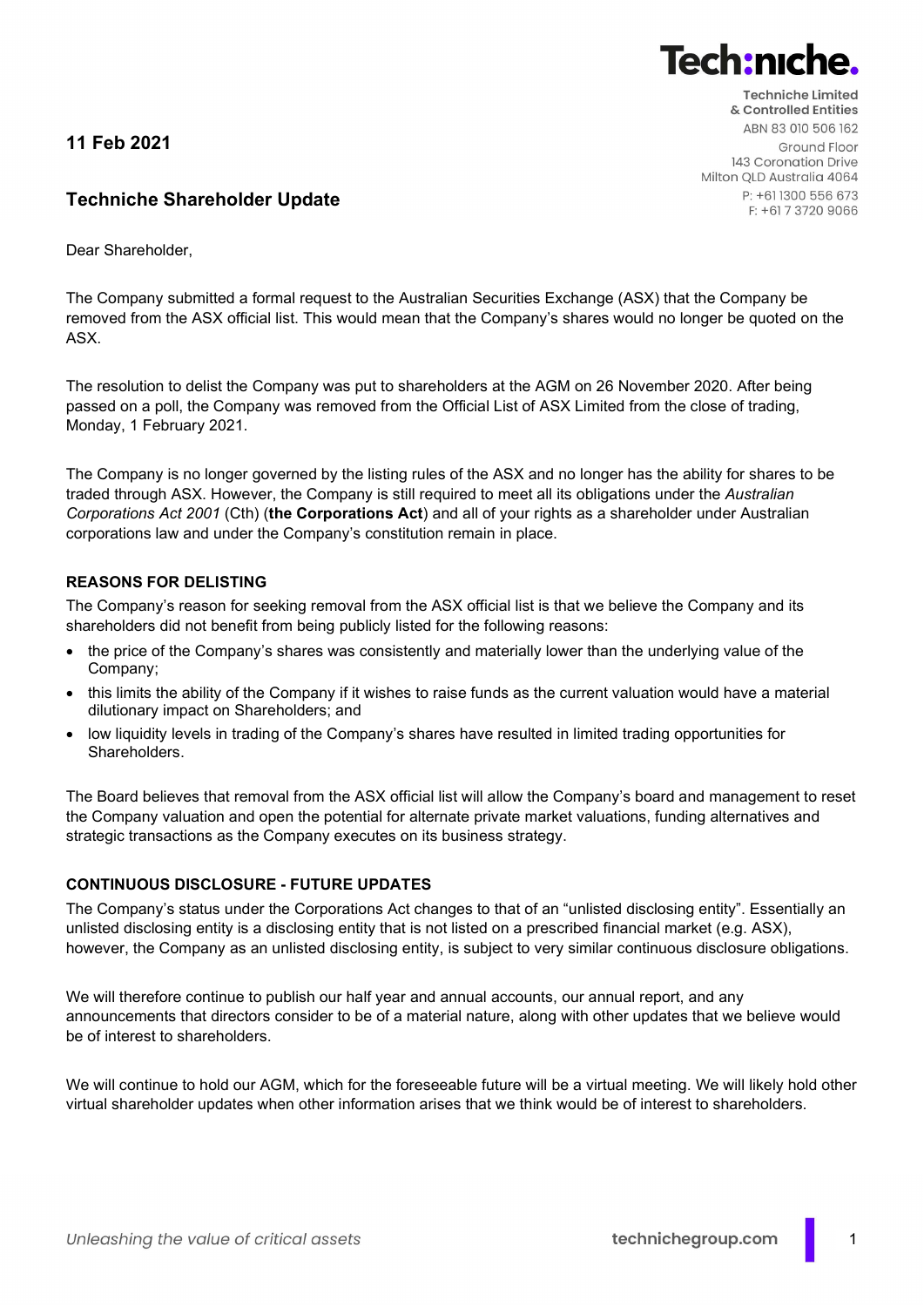

**Techniche Limited** & Controlled Entities ABN 83 010 506 162 Ground Floor 143 Coronation Drive Milton QLD Australia 4064 P: +611300 556 673 F: +61 7 3720 9066

### FUTURE COMMUNICATION WITH SHAREHOLDERS

All future shareholder updates, reports, presentations and other communication with shareholders will be published under the investor tab of our website https://technichegroup.com/investors/.

We will also email all shareholders any updates and therefore request that all shareholders confirm their shareholder details at https://investorcentre.linkmarketservices.com.au/Login/Login.,

#### In particular, please include an email address if you have not provided one beforehand.

#### HOW DO I BUY AND SELL SHARES IN TECHNICHE?

The Company will record the names and contact details of interested buyers and sellers of the Company's shares and will provide these details to potential buyers and sellers, upon request, to enable them to contact each other with a view to buying or selling shares in the Company. Under the Company's constitution there is no restriction by the company on a Shareholder buying or selling shares.

We recommend that Shareholders seek their own advice on this issue as circumstances may vary depending upon the individual circumstances of each Shareholder. Those Shareholders, who were CHESS Sponsored, will be converted to issuer sponsored and receive notification of new SRN numbers from our share registry.

#### MOVING FORWARD

At the AGM I presented a detailed update on the Company and our outlook for the future. If you were unable to attend the meeting or not had the chance to read the presentation, I would encourage you to do so. You can access it via the following link.

https://d3ome9he2l97xq.cloudfront.net/app/uploads/2019/04/03041936/Techniche-AGM-Presentation-Nov-2020- Final.pdf

#### **OUTLOOK**

The Directors continuously consider the best options to provide a realisable return for our shareholders. For several years, I have included in my reports that the Board's view remains that the current share price:

- does not reflect the true value of the underlying technologies that we own,
- the markets that we operate in, or
- the contracted recurring revenues from our high-quality customers.

In my AGM presentation, I included internal targets that outline in more detail our focus for the future. We have set an internal target to grow our ARR by a compound growth of 20% per annum, with an expected time frame of 3-5 years, with target revenue for Techniche of A\$20m plus.

I look forward to keeping you updated on our progress.

Karl Jacoby Chairman & CEO Techniche Limited